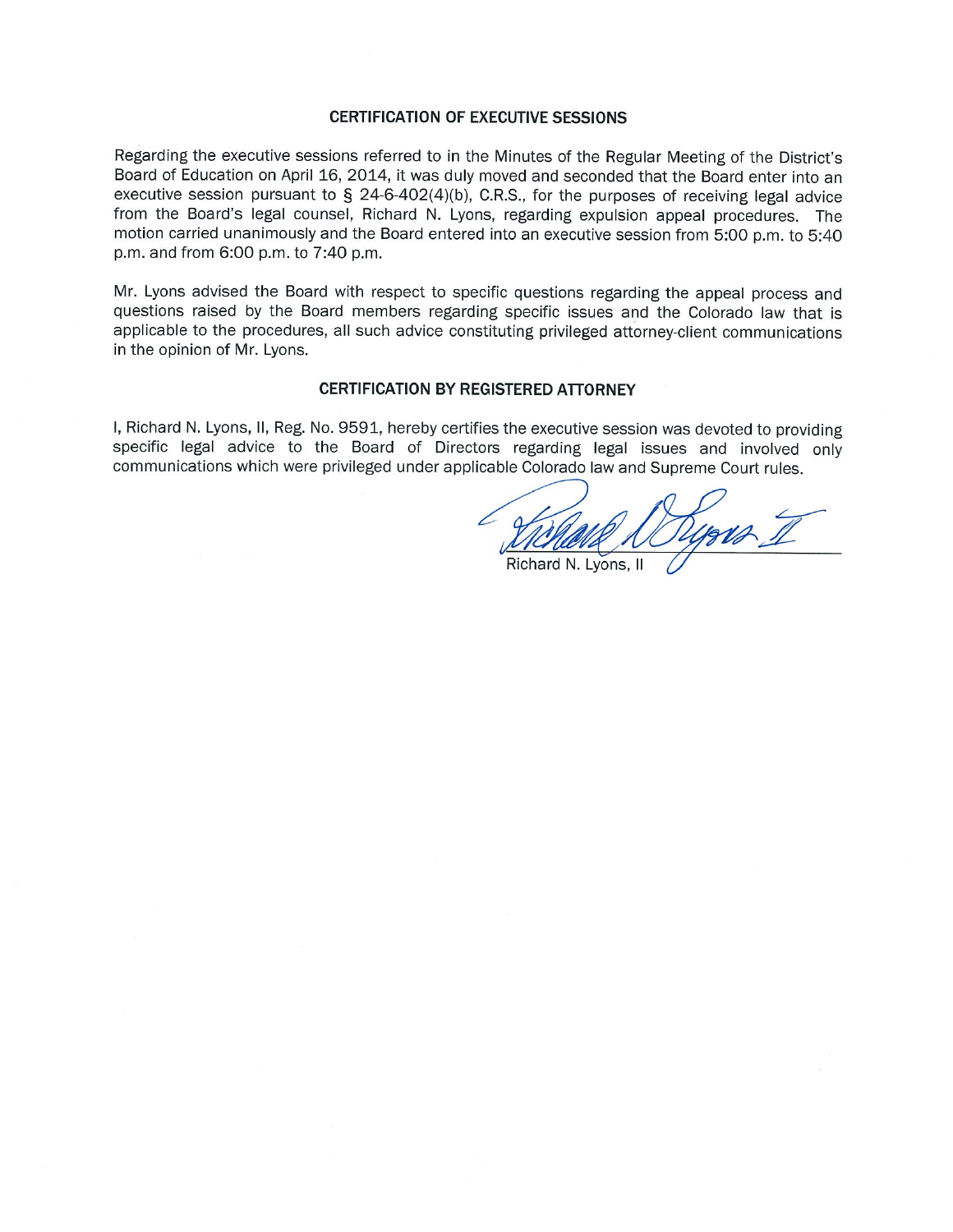#### **MINUTES ST. VRAIN VALLEY SCHOOL DISTRICT RE-1J BOARD OF EDUCATION SPECIAL MEETING**

#### **OPENING OF MEETING**

The Board of Education of the St. Vrain Valley School District met April 16, 2014 at the Educational Services Center, 395 South Pratt Parkway, Longmont, Colorado. The meeting was called to order by Board of Education President John Creighton at 5:00 p.m.

## **ROLL CALL**

#### **Board Members Present:**

John Ahrens, Member, Director District D John Creighton, President, Director District E Debbie Lammers, Secretary, Director District B Paula Peairs, Member, Director District F Joie Siegrist, Treasurer, Director District A Bob Smith, Vice President, Director District C

#### **Board Members Absent (Excused)**:

Mike Schiers, Assistant Secretary, Director District G

## **St. Vrain Valley School District Staff Present:**

Matt Buchler, Principal of Erie High School Stacy Davis, Safety and Security Manager Dr. Don Haddad, Superintendent of Schools Mark Mills, Area 2 Assistant Superintendent Greg Winger, District Expulsion Hearing Officer

#### **EXECUTIVE SESSION**

Joie Siegrist moved to convene to Executive Session for the purpose of receiving legal advice on specific legal questions regarding an expulsion appeal, pursuant to CRS 24- 6-402(4)(b) at 5:02 p.m. Bob Smith seconded.

The motion carried by unanimous roll call vote: [John Ahrens, yes; John Creighton, yes; Debbie Lammers, yes; Paula Peairs, yes; Mike Schiers, absent; Joie Siegrist, yes; Bob Smith, yes].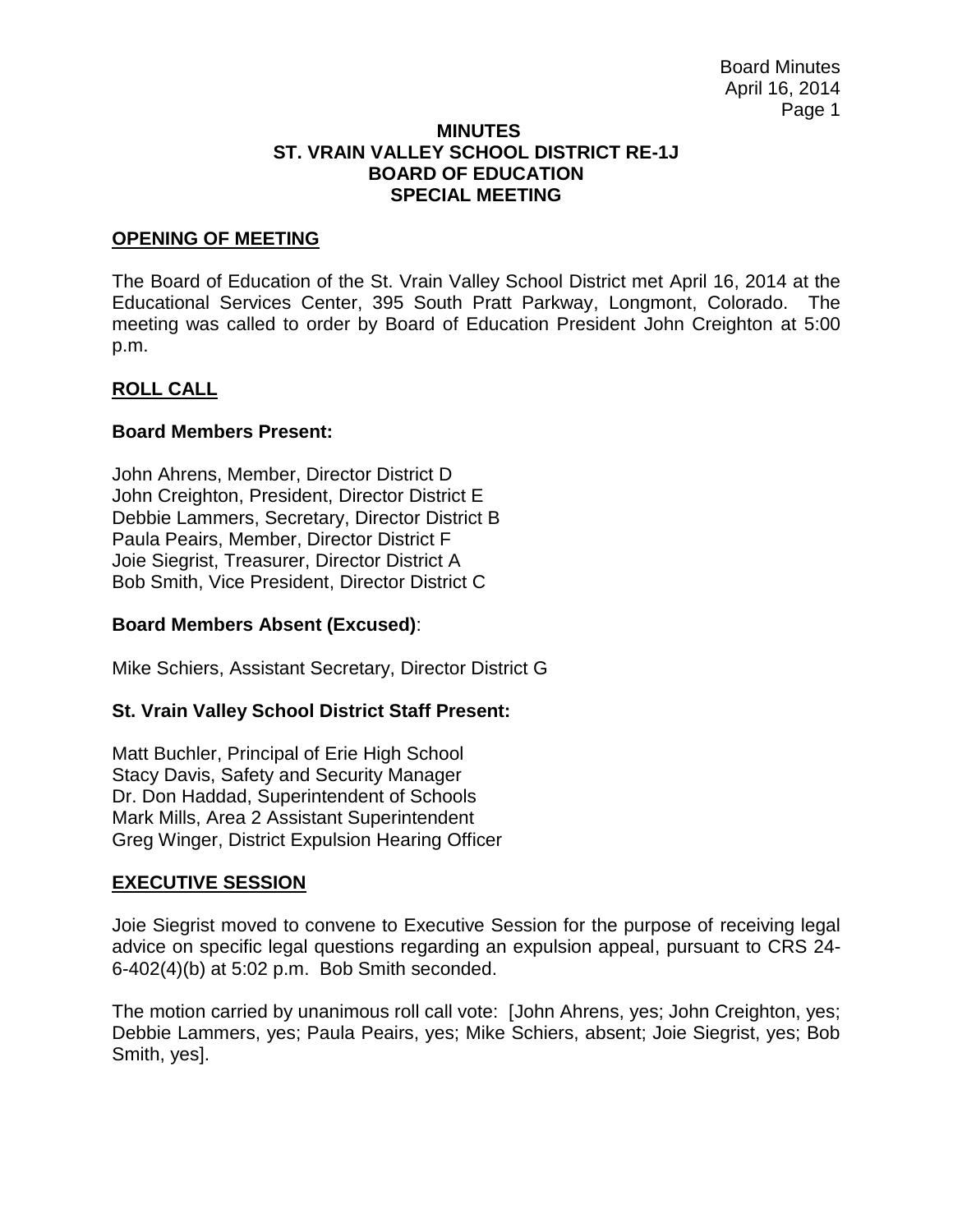The following were present in Executive Session: John Ahrens, John Creighton; Debbie Lammers, Paula Peairs, Joie Siegrist; Bob Smith; and Dick Lyons, Attorney for the District.

At 5:40 p.m. the Board moved by unanimous acclamation to convene to a separate Executive Session for the purpose of considering confidential student matters relating to an expulsion appeal hearing, pursuant to CRS 24-6-402(4)(h).

The motion carried by unanimous acclamation: [John Ahrens, yes; John Creighton, yes; Debbie Lammers, yes; Paula Peairs, yes; Mike Schiers, absent; Joie Siegrist, yes; Bob Smith, yes].

The following were present in the Executive Session which started at 5:50 p.m.: John Ahrens, John Creighton, Debbie Lammers, Paula Peairs, Joie Siegrist, Bob Smith, Dr. Don Haddad, Superintendent of Schools; Mark Mills, Area 2 Assistant Superintendent; Greg Winger, District Expulsion Hearing Officer; Matt Buchler, Principal of Erie High School; Stacy Davis, Safety and Security Manager; Dick Lyons, Attorney for the District; the mother and father of the student, the student, and their personal attorney, Igor Raykin.

The motion to adjourn this Executive Session and expulsion appeal hearing carried by unanimous acclamation at 7:00 p.m.: [John Ahrens, yes; John Creighton, yes; Debbie Lammers, yes; Paula Peairs, yes; Mike Schiers, absent; Joie Siegrist, yes; Bob Smith, yes].

Joie Siegrist moved that the Board convene to a separate Executive Session at 7:01 p.m. for the purpose of receiving legal advice on specific legal questions regarding the expulsion appeal, pursuant to CRS 24-6-402(4)(b). John Ahrens seconded.

The following were present in that Executive Session: John Ahrens, John Creighton, Debbie Lammers, Paula Peairs, Joie Siegrist, Bob Smith, and Dick Lyons, Attorney for the District.

This Executive Session adjourned at 7:40 p.m. by unanimous acclamation.

Paula Peairs moved that the Board convene to a public Special Meeting at 7:45 p.m. John Ahrens seconded.

The motion carried by unanimous roll call vote: [John Ahrens, yes; John Creighton, yes; Debbie Lammers, yes; Paula Peairs, yes; Mike Schiers, absent; Joie Siegrist, yes; Bob Smith, yes].

# **ACTION**

## **Board Action Resulting from Executive Sessions**